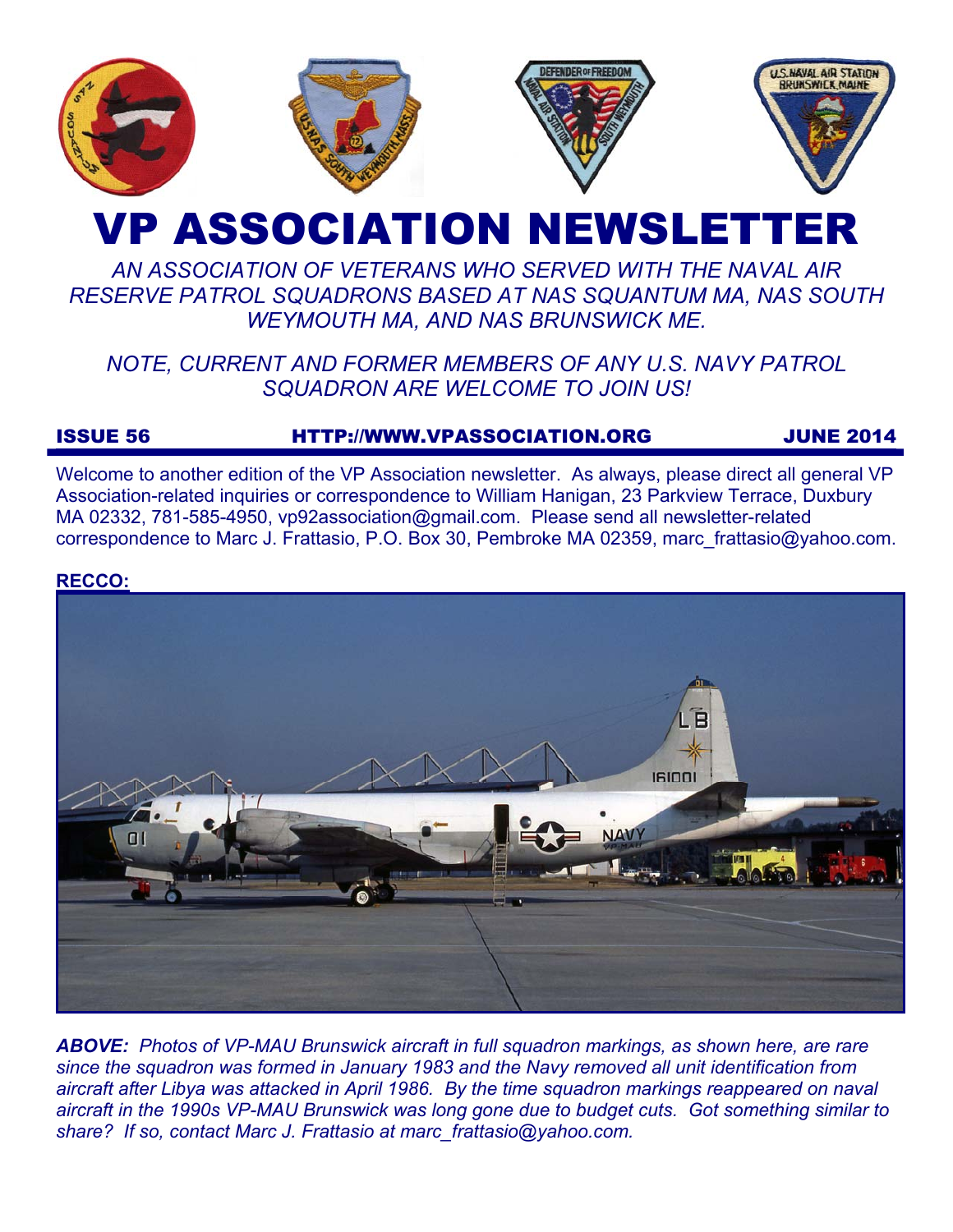# **FINAL FLIGHTS:**

Ed "Too Tall" Mucha succumbed to pancreatic cancer in early April at his home in Knoxville, TN. Ed was a pilot in VP-92 who also served as the squadron's safety officer for a time. In civilian life he flew for Northwest Airlines.

# **ILL SHIPMATES IN NEED OF CHEERINGUP:**

Charles Sylvia reports that Andre Castellano is having problems with his legs and feet. Andre resides at 5800 Sweetgum St., Saint Cloud, FL 34772 and his telephone number is 407-957-4088. Fran Creney is undergoing chemotherapy. Fran resides at 11 Purchase St., Middleboro, MA 02346 and his telephone number and e-mail address are 508-946-0607 and fcreney@comcast.net.

### **THE 2014 ANNUAL REUNION:**

The VP Association's annual reunion will be held on Saturday September 20<sup>th</sup> from 12:00 to 17:00 at the Weymouth Elks Hall at 1197 Washington Street in Weymouth, MA. This is the same place the reunion has been held for the past two years. It is just a few miles from old NAS South Weymouth.

The buffet style banquet is \$40 per person. As always, attendance is limited, reservations are required in advance, and will be taken first-come first served. Tickets will not be sold at the door. Please complete and mail the reservation form on the last page ASAP to prevent disappointment and so we can tell the caterer how many people to expect. Directions to the Weymouth Elks Hall follow:

### From the North (i.e., from Boston)

- 1. Take Route 3 south from the Boston area to Route 18 (Exit 16 South).
- 2. Go south on Route 18 about 1/2 mile to top of hill. At traffic light, turn left on Middle Street.
- 3. Continue on Middle Street, under Route 3, for about 1 1/2 miles.
- 4. At traffic light, turn right on Washington Street. Proceed through one traffic light and the Elk's Hall is about 200 yards on the right.

# From the South (i.e., from Cape Cod)

- 1. Take Route 3 North from the Plymouth/ Cape Cod area. Get off Route 3 at Exit 15 (Derby Street).
- 2. At end of exit, turn left on Derby Street.
- 3. Drive on Derby Street about 1/2 mile to second traffic light.
- 4. Turn left at light on Cushing Street.
- 5. On Cushing Street go about 1/2 mile to next traffic light and turn left at the light on Route 53 (Whiting Street)
- 6. Stay north on Whiting Street (in Weymouth, it becomes Washington Street). At first traffic light be in the left lane. Go through the traffic light and the Elk's Hall is about 200 yards on the left.

The Holiday Inn at 929 Hingham St. (781-871-0545), the Best Western at 909 Hingham St. (781-871-5660), and the Comfort Inn at 850 Hingham St. (781-982-1000) are all located a few miles away off Exit 14 on Route 3 in Rockland, MA.

We intend to have a guest speaker this year, as we have in previous years. The guest speaker and his/her topic will be announced in the next newsletter.

As indicated above, the Weymouth Elks Hall is just a few miles from old NAS South Weymouth, which is being redeveloped into a mixed commercial and residential community called SouthField. Plan on driving to Weymouth a few hours earlier, visit the base, and take a look at the remaining USN structures as well as the new SouthField apartments and townhouses. As was the case in previous years the Association of Naval Aviation Patriot Squadron will have the Shea Naval Aviation Museum open from 9 to 11 AM on the day of the reunion. The museum is located in temporary spaces inside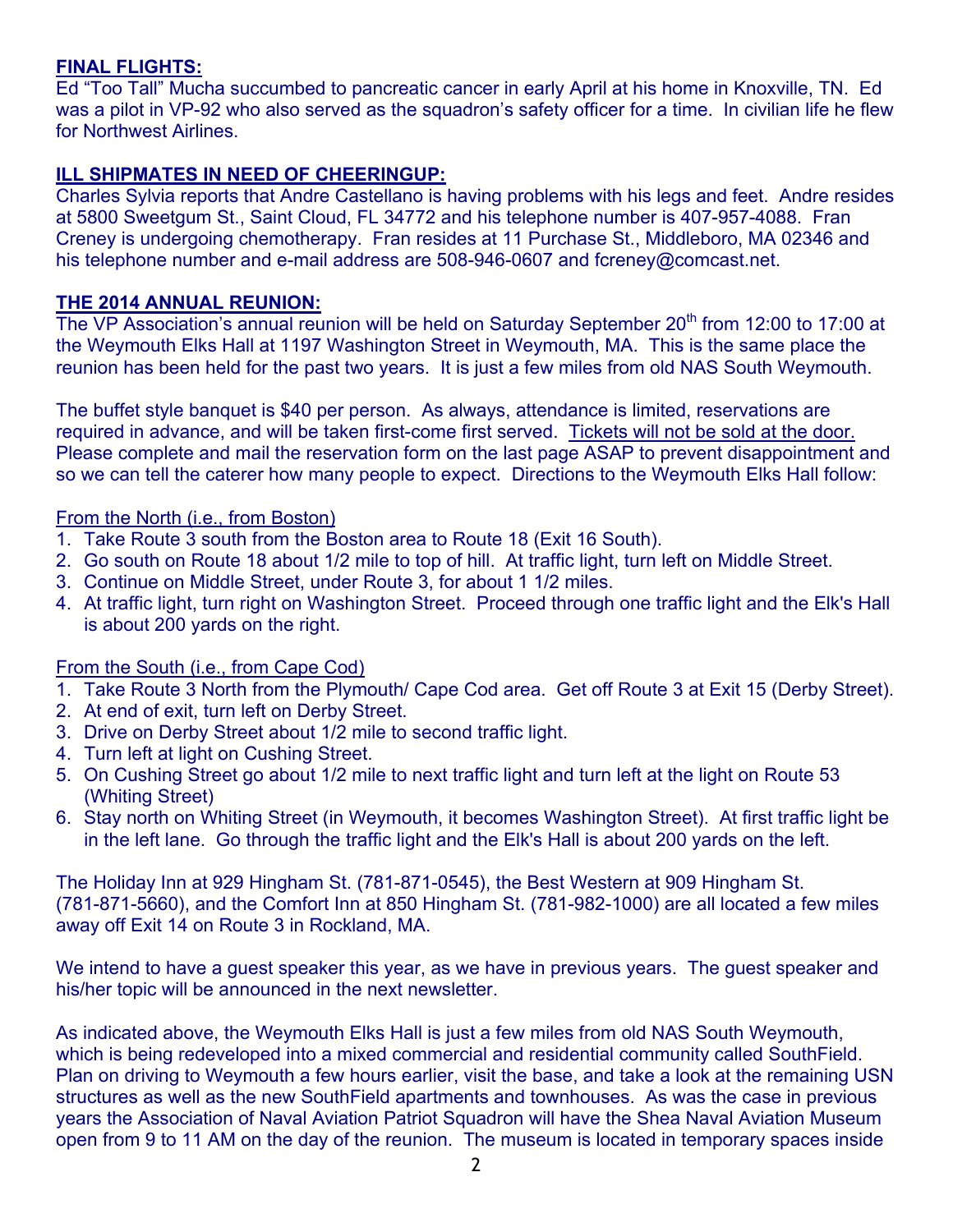the Shea Fitness Center at 495 Shea Memorial Drive and is normally only open on the second and last Saturday of the month. Admission is free. If you have any naval aviation memorabilia gathering dust at home, especially items pertaining to South Weymouth or Squantum, please consider donating it to the museum. See www.anapatriotsquadron.org for details.

Although dress is officially CASUAL for the reunion, we encourage you to wear your old uniform (whatever you have) or a flight suit if you've got one.

Try to pass the word about the reunion to as many of your old Squantum/South Weymouth/Brunswick reserve VP squadron friends as possible. Don't assume that every former shipmate you're in contact with is affiliated with or aware of this group. Military or civilian guests are welcome to come with you.

Tables will be available in the banquet hall to display any memorabilia that you may wish to bring. If you have photos, cruise books, patches, caps, NATOPS manuals, or any other interesting Navy things that you'd like to show off to your friends please plan to bring them with you. Your newsletter editor is bringing a portable scanner. If you have any NAS Squantum, NAS South Weymouth, or NAS Brunswick-related photos or slides please bring them so they can be scanned for the newsletter.

# **ADMIN FUND DONATIONS:**

The VP Association has no dues but contributions are always welcome to help defray the cost of printing and mailing newsletters to shipmates who do not have e-mail. We'd like to thank Robert Jones and Richard Smith for their recent generous contributions to the administration fund.

# **SPEAKING OF THE COST OF PRINTING AND MAILING NEWSLETTERS…**

If you have an e-mail address and have been receiving this newsletter through the U.S. Postal Service then we do not have a valid e-mail address for you. If this is your situation, please contact Bill Hanigan via e-mail at vp92association@gmail.com as soon as possible so we can begin sending the newsletter to you by e-mail, which costs us nothing other than time, instead of via the U.S. Postal service for which we have to pay for printing and postage. Remember, this group does not charge dues and we operate on a shoestring thanks to volunteer labor, memorabilia sales, and donations.

# **LOST CONTACT:**

Please be sure to let Bill Hanigan know whenever your street or e-mail address changes so we can update our files. Please note new e-mail addresses for Don Dempster at airknocker1@yahoo.com, Bob Pickett at bobpickett4@gmail.com, Robert Rankin at robranking@outlook.com, Leo Salmeri at leojud@comcast.net, Ed Sobieray at ess92@comcast.net, and Lowell Wysong at lew3@twc.com.

### **NEW MEMBERS:**

Robert Fey rayfey@msn.com VP-11

John Mahoney sluasidhe@yahoo.co.uk Lives in the UK (RAF?)

Mike Ryan mike\_ryan1952@yahoo.com VP-92

# **EAA PANCAKE BREAKFASTS AT CRANLAND AIRPORT:**

The Experimental Aircraft Association holds a pancake breakfast and fly-in between 8 and 10 AM on the third Sunday of the month from April through October at Cranland Airport, which is located on Route 58 in Halifax, MA. The breakfast, which costs \$6 per person, is a real bargain and on a nice day you can count on seeing 50 or more aircraft stop by. A number of VP Association members including George Driscoll, Faith Frattasio, Marc Frattasio, Bill Hanigan, Pat Kelly, Bob Mandeville, Joe Mortland, Bob O'Brien, and Susan Zimmerman gather there on a regular basis. Come join us. It's a really good time.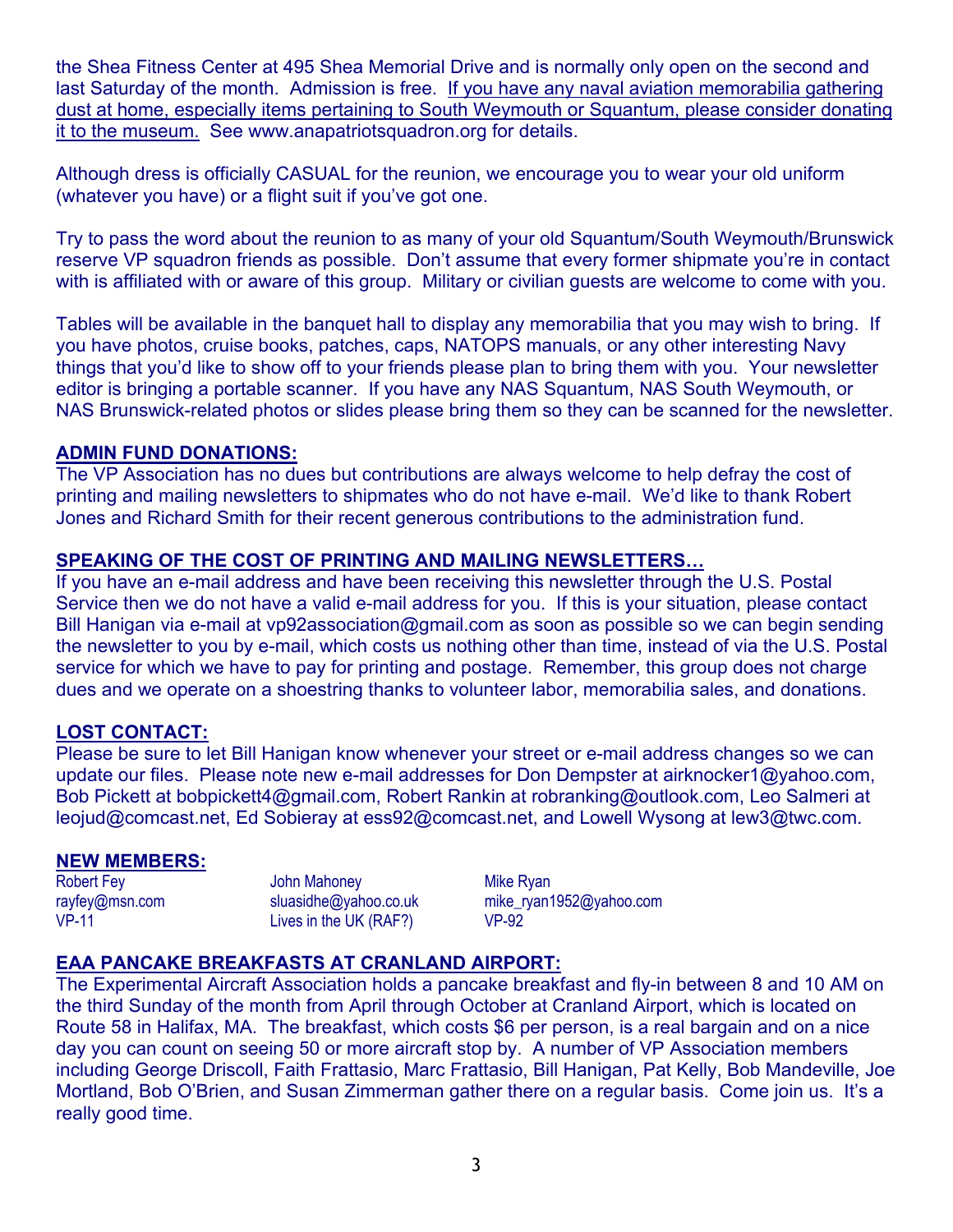# **NEXT GUEST SPEAKER AT ANA PATRIOT SQUADRON'S SHEA NAVAL AVIATION MUSEUM:**

The ANA Patriot Squadron's Shea Naval Aviation Museum on old NAS South Weymouth will host a lecture and book signing by authors Donald Cann and John Galluzzo about NAS Squantum and NAS South Weymouth on Saturday September 27<sup>th</sup>. This is the weekend following the VP Association's annual reunion. Mr. Cann and Mr. Galluzzo jointly wrote "Squantum and South Weymouth Naval Air Stations" for Arcadia Press' popular "Images of America" series. The lecture will begin at noon and will last about an hour with a question and answer session following. The authors will be present at the museum before and after the lecture to sign copies of their book, which they will have available for sale at the museum. The museum will be open to the public that date between 9 AM and noon. Admission is free and all are welcome to attend. See www.anapatriotsquadron.org for details as this date approaches.

# **RADM TOM RECK!**

Former VP-92 commanding officer and all-around good guy Tom Reck is still in the USNR and he's recently been selected for promotion to rear admiral! There aren't a lot of reserve flag officers out there so this is doubly an honor. Congratulations to Tom and his lovely wife Eva.



*ABOVE: VP Association members Bob Park (VP-93), Jerry Lach, and Tom Valdez (VP-93 and VP-92) at the MPA's Heritage Dinner.*

I thought I would drop you a note on this year's Maritime Patrol Association (MPA) symposium that I attended. After a couple of days in Pensacola myself, Tom Valdez (former VP-92 shipmate) and Bob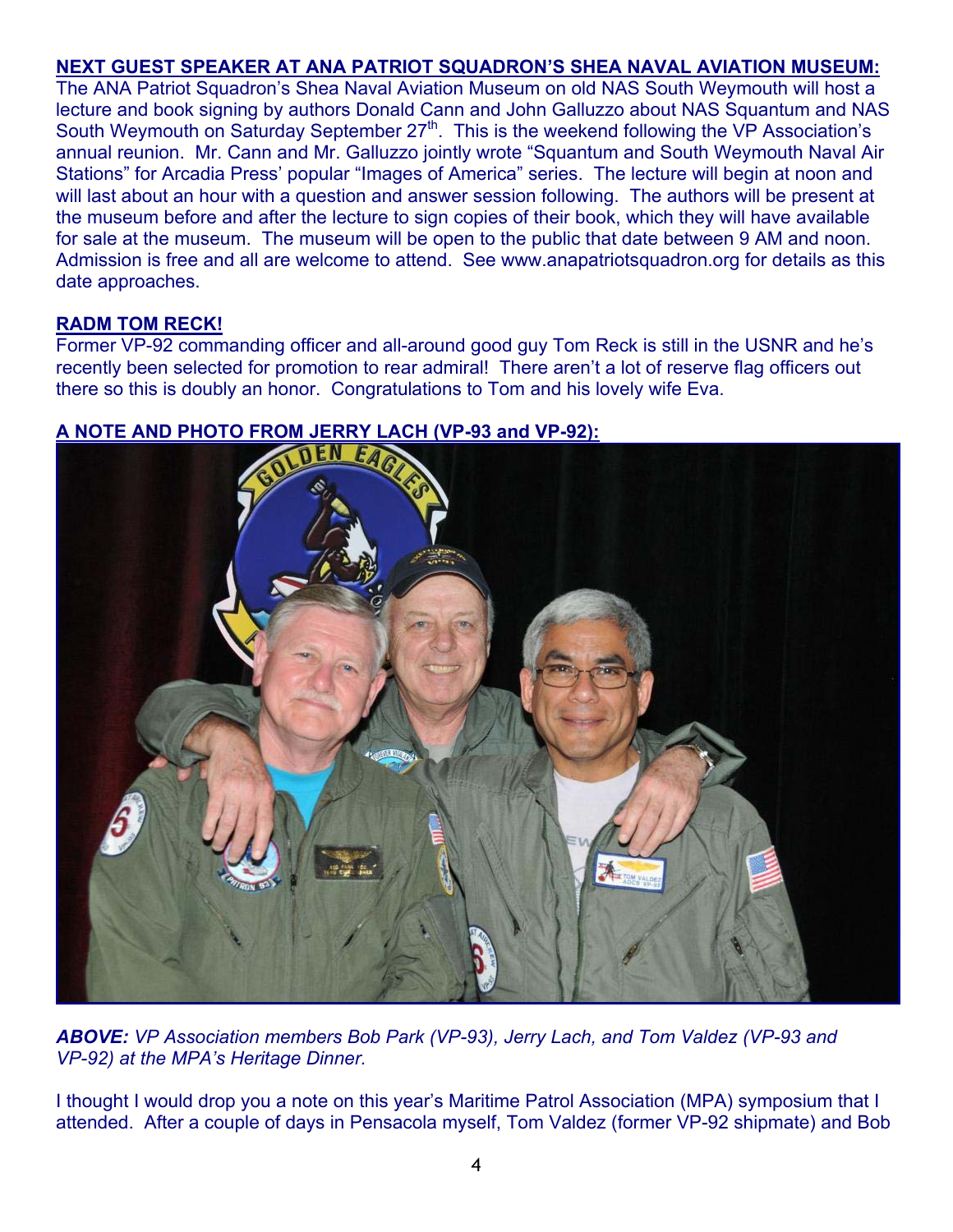Park drove to JAX for the MPA activities. Starting early Thursday there were ramp tours of the P-8 and a P-3C. While the number of people taking advantage of these tours were not large it made our aircraft tours enjoyable. Also being able to walk the VP-30 ramp, smelling the JP, hearing the T56's running and taking pictures of the P-3's in the pattern was worth the trip alone. We then took a tour of the P-8 training buildings. Unlike the 2012 MPA symposium we were not allowed to fly the P-8 simulator. Thursday afternoon we attended 2 presentations. The first by the author, Andrew Jampoler, of the book 'Adak', covering the P-3 ditching off Kamchatka and ultimate rescue. The next presentation was a four engine out P-3 ditching off Masirah by the pilot Mark Radice. His presentation covered the 2 minutes it took for a prop blade on #4 engine to break off, destroying #4 taking out the #3 and 'killing #'s 1 and 2 and the resultant ditch. Miraculous all crew survived. Thursday ended with the Heritage Dinner. As usual it was first class affair and enjoyed by all. Friday, while we did not play, was the golf tournament. It appeared to be well attended. We ended our trip on Friday night with the Flight Suit Social. Again a first class affair. All in all we enjoyed this year's MPA symposium. I believe the attendance, while not as large as the 2012 event it certainly was much larger than the 2013, sequestration impacted event.

# **A MESSAGE FROM BILL HANIGAN (VP-92):**

Those of you who are retired from the reserve and approaching 60 should get all your service related information and documentation such as retirement points, DD-214, etc., together at least one year before and submit them to the retirement board as soon as you turn 59. That way if there are problems or things missing there will be time to get them fixed and you'll receive your first retirement check on your  $60<sup>th</sup>$  birthday.

# **A NOTE FROM BEN STURM (VPB-92):**

Thank you for continuing to send your reports to me. I am almost 95 years old. Ronald Mason, of Adel, Iowa, and I may be the only members of 92 from the North Africa, South America, Carribean. Quonset Point and Floyd Bennet Field era still living.

*Note from your newsletter editor. Ben Sturm was a member of VPB-92, which was a PBY squadron that operated in the Caribbean Sea and the western Mediterranean Sea during WW2. Although it had the same designation, the Navy does not consider VPB-92 to have been an ancestor of reserve squadron VP-92 from NAS South Weymouth and NAS Brunswick. Both squadrons are considered to have been completely separate and distinct entities with their own unique histories. VPB-92 saw a lot of combat action during WW2. If you'd like to contact Ben his e-mail address is agentitc@gmail.com.* 

# **A NOTE FROM ANDREW WHITE (VP-26):**

I thought I'd send this item for the next news letter. It is a link to an aircraft modeling web site, http://www.arcforums.com/forums/air/index.php?showtopic=270492&st=20&gopid=2599879&#entry2 599879.

I'm guessing some members, like myself, might build models out there so it may be of interest to them. The aftermarket decal manufacturer Caracal Models just released a sheet for SH-2 Seasprites featuring markings for an HSL-74 bird out of NAS SoWey.

I build subjects primarily focused of aircraft/squadrons that fly or have flown in New England, so when Caracal announced they were doing a sheet for SH-2s, I sent along some reference photos to the guy who runs the business and he responded that he'd add HSL-74 to the sheet! I'd done the same previously for a T-33 sheet he did, featuring a Cape Cod, Otis AFB jet as well as a Maine ANG F-101B Voodoo. He has also done Massachusetts ANG F-15s. See http://caracalmodels.com.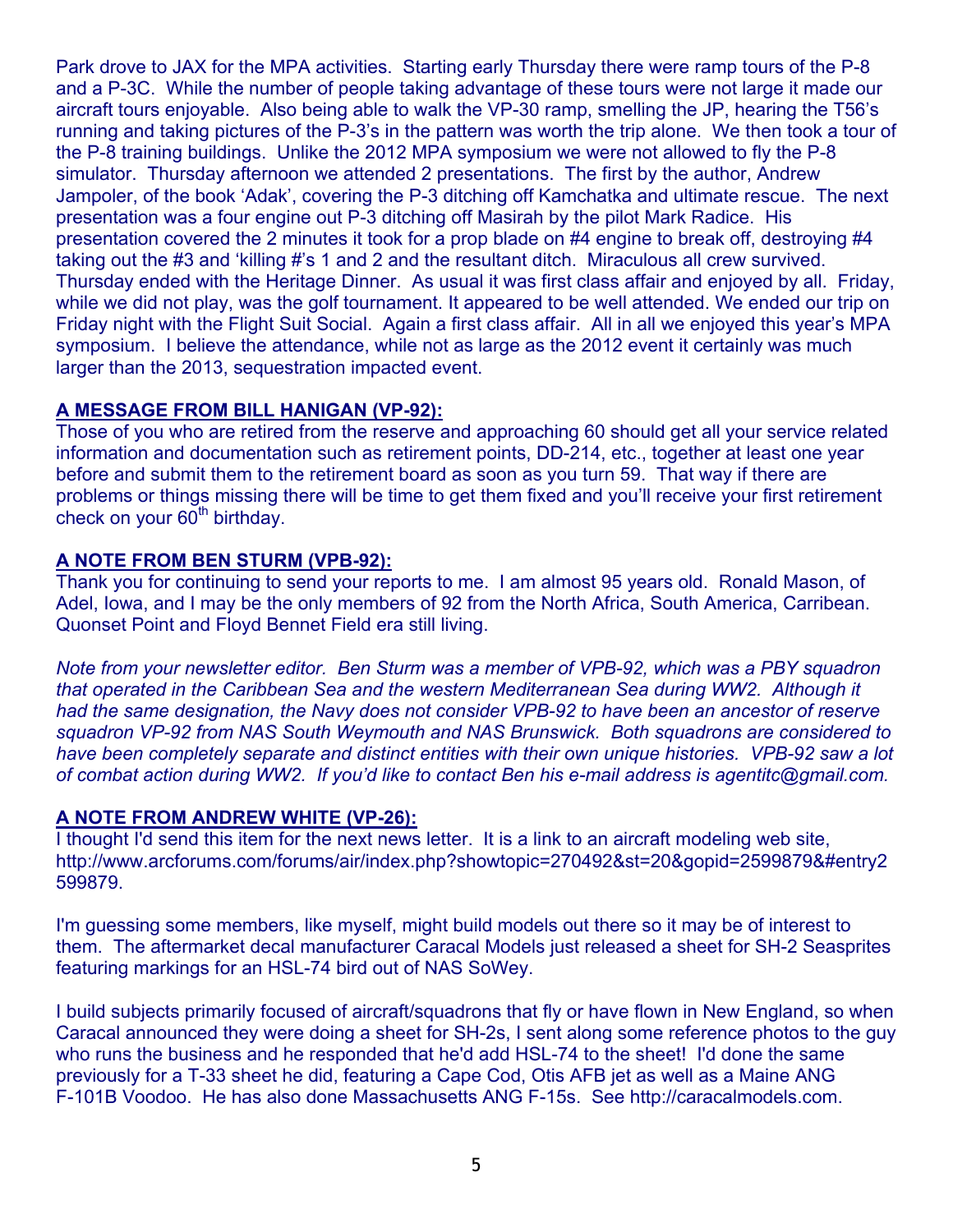I'm trying to convince him to do some P-3 markings with VP-92 featured, especially the aircraft from the 70s when they were really colorful as well as some VMA-322 A-4Es from the 70s.

# **A NOTE FROM CAPTAN ROBERT "BARNEY" RUBEL:**

In preparing for a talk on the history of naval aviation for the Quiet Birdmen at Groton, Ct, I remembered I had this e-mail from an old Vietnam F-8 driver. It is compelling reading:

In July '67, air wing 16 and Oriskany were back on the line after the October '66 fire killed 46 (most of whom were air wing pilots). After a brief warm-up on Dixie station, during which we lost an A-4 off the cat, we moved to Yankee on 14 July. That first day, Cool Hand Cunningham lost his A-4 to flak in Route Package 1, but we got him back (Note: I flew Iron Hand escort with that former AF B-47 pilot many times-he was totally fearless, up until the night of 7 October, when he took on too many Hanoi SAM sites at the same time!) In the thirteen days between 14 July and 27 July, we lost 12 aircraft! (1) Spad, (6) A-4s, (4) F-8s, and (1) A-3. Dead or missing were Attack pilots Castle, Hartman, and Davis; Fighter pilots Hunter and Zuhoski plus two A-3 crewmen. Rescued from deep in Indian Country were F-8 driver Butch Verich and A-4 pilot Larry Duthie.

Now, let me tell you how it went with Duthie and the F-8C that saved him! On 18 July '67, I was assigned MIGCAP for an Alpha strike on the Hanoi battery plant. After the cat shot, my F-8 gave me a wing unlocked warning light. Several re-cyclings didn't change anything, and since my wingy was a NORDO, I traded John Hellman my MIGCAP for his BARCAP. I dropped my wingy off so he could join the recovery in progress and took station off the Northern SAR.

During the strike, Dick Hartman's A-4E was hit by flak. He got about 50 kilometers south of Hanoi before ejecting. Other A-4s set up a RESCAP, but they were soon low on fuel. Listening to all this on Strike Control frequency, I again recycled the wing several times - still the unlocked indication! The A-4 RESCAP made radio contact with Hartman, and reported his TACAN position from Oriskany, but they had to bingo back to the ship.

I knew from personal experience with the Verich rescue two days earlier, that timing was everything. If the rescue couldn't be made in the first hour or two, the unfavorable odds became astronomical! So, I asked Red Crown for a steer to Hartman's position and went feet dry. I had witnessed Lee Prost's death off the Oriskany a few months earlier when his wing came off while strafing the spar, so I tried to hold the F-8s speed down to the NATOPS wing-unlocked 220Kts. Not possible!! Before I got to the Hour Glass, I started taking 37mm close aboard - so I pushed it up to 300Kts. When the Fansong locked on, and the APR-27 began warbling, my Crusader showed me her wing would stay on through a 350Kt and 3g barrel-roll!

I was still about 20 kilometers south of Hartman's advertised position, and down to 1,500 feet trying to shake-off the Fansong, when I stumbled across an emergency beeper. Going over the top in another barrel-roll, I spotted a parachute in the trees. It was the first time we realized two A-4s were down both Hartman and his wingy, Larry Duthie! I couldn't get Duthie to answer me on the radio, but his beeper was loud and clear, so I swung down into the trees to try to pick him up visually. That bought a whole lot of 37mm my way, so, not wanting to give Duthie's position away to those guys, I climbed out of there and took up a position to the west.

The Jolly Green and Sandys had been scrambled when Hartman was reported down and were already enroute from the southwest. It was then a matter of staying overhead to vector them when they got there. That involved 45 minutes of evading continual flak and an occasional SAM. At one particularly hazardous point, my F-8 kept her wing on at 400 Kts and 4.5g before the SAM-2 flew past! Unfortunately, the Jolly Green still had a long way to come when I reached bingo fuel.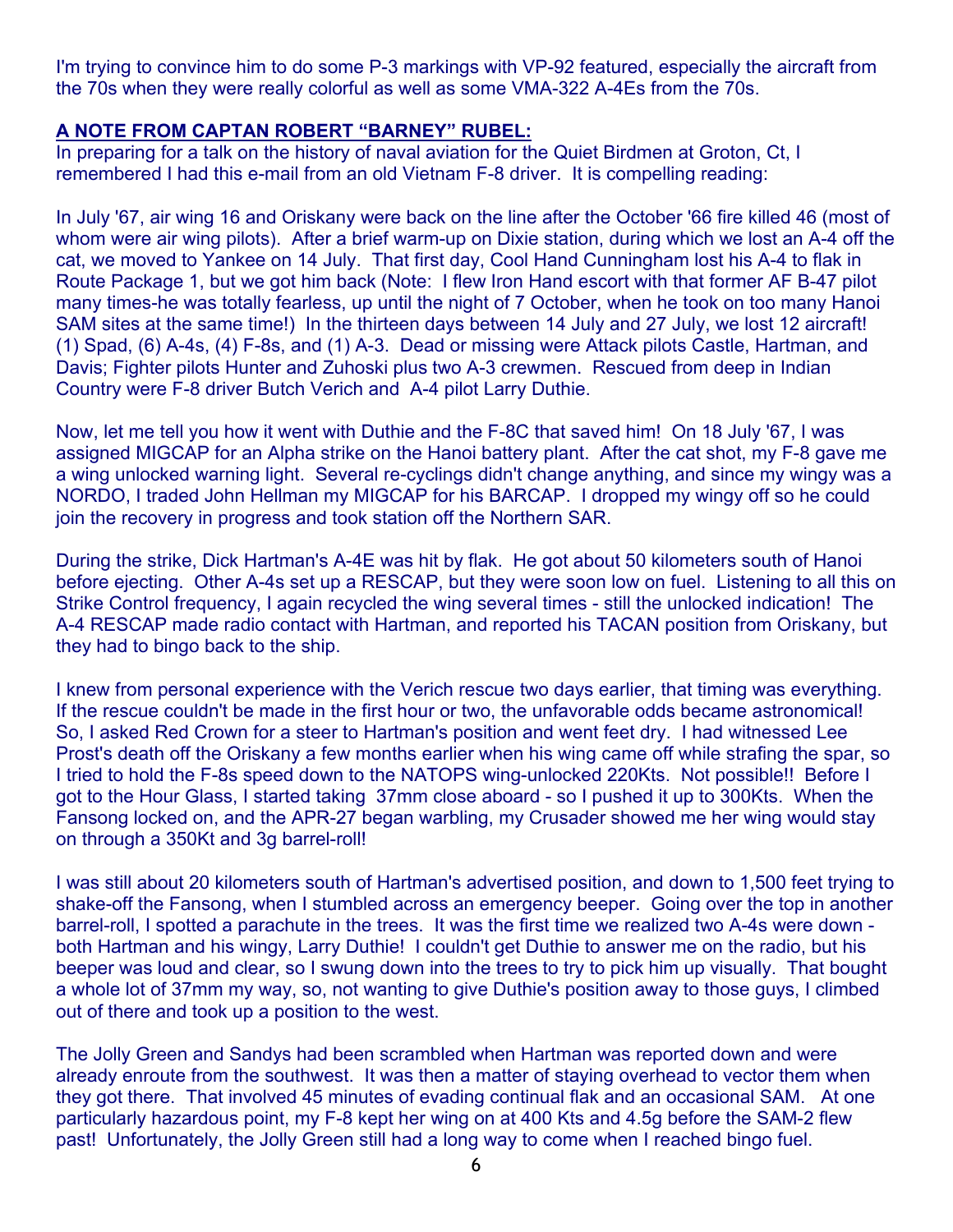Oriskany had launched the KA-3s to top off the Alpha strike, and was trying to hot-spin one to get some fuel back in the air, but all they had airborne was one A-4 buddy tanker to cover the recovery. Rules were that tanker had to stay around the pattern. God was there that day! I felt his hands on the stick many time! He also inspired a hell of an A-4 driver by the name of Mac Davis to lie about his fuel state, take the fuel from the buddy tanker, and come on back in to help me! When I heard Mac coming in, I knew we had a great chance to get Duthie if I could show him the position. So, I changed my bingo calculations from making Oriskany to just making feet wet. Davis made a perfect rendezvous, and I dropped him off over Duthie as the Sandys reported 20 klicks to the southwest. I was down to 500 lbs. and didn't really think I would make the water.

I was trying to give Red Crown my likely ejection position when Tom Maxwell came up on the frequency. His KA-3 detachment had dozens of saves during that cruise, and I got two of them in the first two weeks on the line! It was against all the rules for those guys to go feet dry in the area of known SAM firings, but Tom gave me the same break I had given Duthie and came on in. He swung in front of me with his drogue extended and the APR-27 blaring in our ears. After plug-in, I glanced down at the gauge and saw it rising past the first index mark from zero! When I disconnected with 1,200 lbs, the Jolly Green reported the successful pickup of Duthie.

Four hours later, Oriskany launched the equivalent of an Alpha strike and tried for Hartman. The Northern SAR helo got within a couple kilometers before it flew right over a 37mm site with the loss of seven very brave souls! Crusader drivers like J.P. O'Neil and Pete Peters dodged SAMs in the area all night long to keep radio contact with Hartman. He reported an intensive weapons build-up all around him and suggested a massive strike on the area. The next morning, the second Northern SAR helo got shot-up before getting more than ten kilometers feet dry, and Perfume called it off. There was talk of trying the Fulton Recovery Rig, but we lost contact with Hartman the next night and it was over.

Mac Davis was killed 7 days after he vectored the Jolly Green to Duthie. SecDef was visiting the Oriskany, and we had to show him we could bomb trucks at night, even with a 500 foot overcast! Mac hit the side of a hill in Route Package One. Between July '67 and January '68, Oriskany lost 37 aircraft and 26 pilots. Add that to the 33 pilots lost in the fire and the 6 MIAs from the '66 cruise, compare that with the deck-loading of 70 pilots and 60 combat aircraft on a 27-C, and the odds get rather grim. Our CAG, Burt Shepherd did get some recognition on the Ed Sullivan Show as the Navy's (then) most decorated aviator, and of course, John McCain (who flew all of about 5 or 6 missions before he got bagged) was the star of Discovery's story about VA-163's Saints. The rest of us have just suffered in silence, along with scores of others, through long sleepless nights, and occasionally trying to type an e-mail with tears fogging our glasses.

### **HELP WANTED:**

Author Tommy H. Thomason is working on a book about the Grumman S-2 Tracker and he'd like to contact anybody who had experience with this aircraft. Basically, he's looking for interesting personal stories about the S-2. So, if you were a pilot, sensor operator, or mechanic on the S-2 please contact Tommy at tommythomason@sbcglobal.net.

### **DRONES, ACTORS, AND ACTRESSES IN WWII (Bob Mandeville):**

What could all these subjects have in common? It is, admittedly, an odd combination but in truth, it has a great deal to do with all of the above during WWII.

While doing some aviation research on the web, I happened to come across an odd link between British-born actor Reginald Denny, who also had a surprising aviation background. Research showed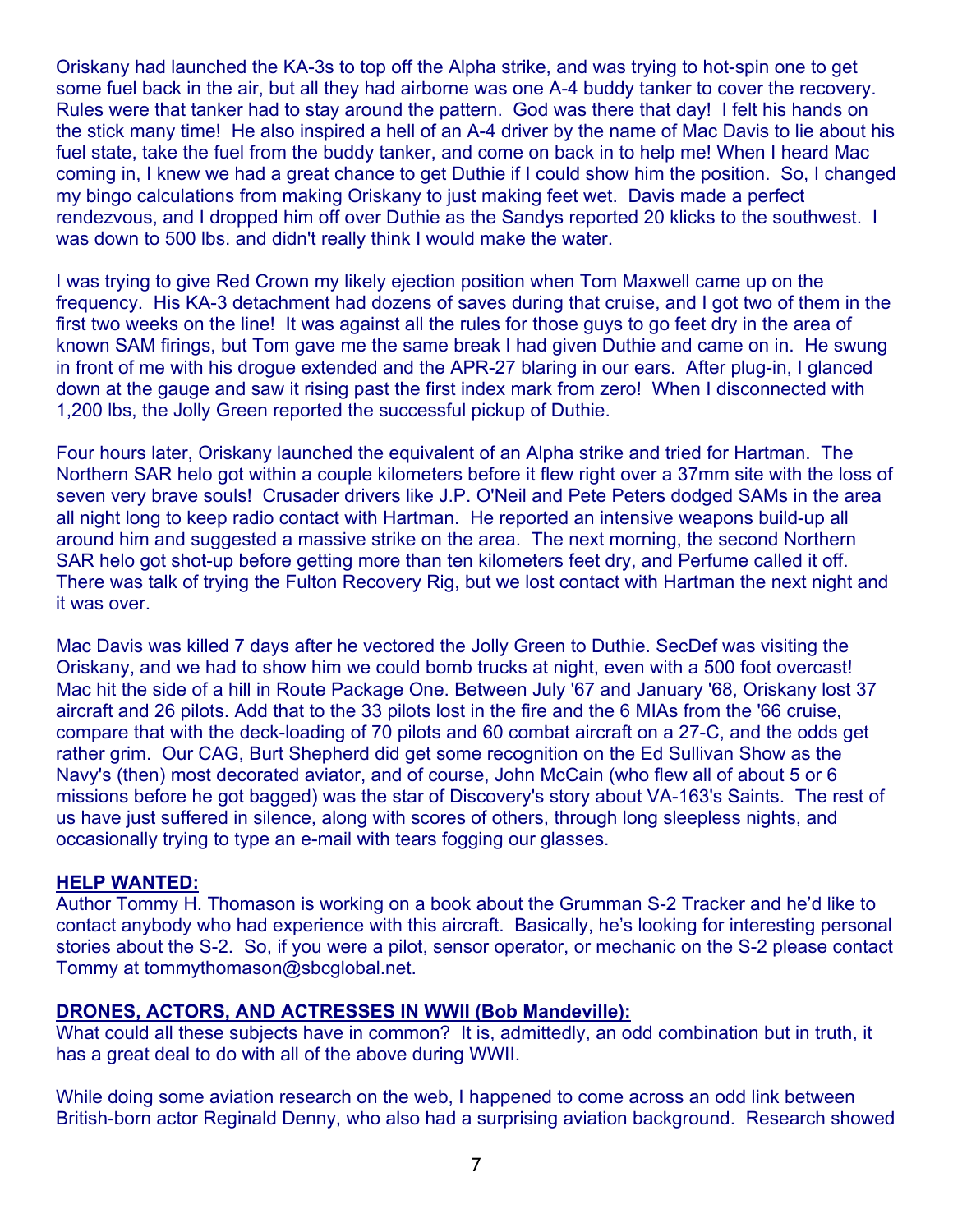that he had not only starred in more than 60 movies but he had also done a stint with the RAF during WWI (though it's unclear whether he was a pilot, or a gunner).

Denny came to America to further his acting career. He also opened a hobby shop in Hollywood that catered to model aviation enthusiasts a then-emerging serious pastime. This also helped keep the wolves from his door until he'd made his Hollywood reputation. He designed and marketed his own model airplane, which he called, of course, a Dennyplane. Being a prolific modeler, Denny was also known to make special one-off customized model airplanes which he would give to his Hollywood actor friends. Being the 'hot hobby' of the day, they were gratefully accepted.

At the outbreak of WWII, Denny had a very good idea - he developed a remote controlled target drone. Its roots came from the fact that Denny had himself been injured by flack when he did target towing for ground-based anti-aircraft units back in the RAF. With this in mind, he thought that it would be a good idea to take the human pilot out of the equation. A radio controlled target drone was the perfect answer to improve gunner accuracy, save costs, and to also net him with a tidy profit.

Denny took his basic Denny plane design and scaled it up to a 16-ft wingspan with an engine that drove contra-rotating props. The airplane was built in sections, or modules. When an airplane was hit, only the ruined parts of the airplane would need to be replaced. To land an 'injured' aircraft without further damage, he designed a hatch aft of the wing that would deploy a parachute to float the airplane's remnants softly to the ground for repair and re-use.

The radio system was designed using the 'hollow state' technology of the times, that is, vacuum tubes powered by large, heavy dry cells. Radio controlled planes, cars, and boats as we know them today with their lightweight technology was still 40 - 50 years in the future. But even with this, Reginald Denny was well ahead of his time.

Denny was able to demonstrate his drone to the Army brass as a better target than a manned tow plane. The army accepted his design and it became the OQ-2A, or as the TDD (Teledyne Denny Drone) for the US Navy. Production of the OQ-2A was given over to larger companies to produce and eventually 4,000 OQ-2A's were built. Later, 10,000 more OQ-3's were built which were simplified versions of the OQ-2A.

Even his engine design was interesting. It was a 6HP 2-cylinder two-cycle engine designed by Denny's friend, Walter Richter. The engine drove contra-rotating propellers through a gear box to counteract any torque problems and was mass produced by the Herkimer Tool Works for the OQ-2A's. The later OQ-3 drone used a direct-drive single propeller. The OQ-3 had no landing gear.

And where does this leave our reference to the actress in the title?? Near the end of WWII, Reg Denny gave permission for a war industry photo shoot at his Radioplane plant. The event would have passed without notice except for a pretty young employee who became a magnet for the photographers. Recognizing her potential, she was brought to the attention of some Hollywood types who agreed to give her a screen test. Her name was Norma Jeanne Baker. This screen test enabled her to leave what she would later say was "the hardest work she ever had to do" to begin a Hollywood career. Of course, we know her today by her screen name, Marilyn Monroe

### **NAVY ORDERS 16 MORE BOEING P-8A POSEIDONS (Reuters 02/25/2014):**

Boeing Co has been awarded a \$2.1 billion contract to build 16 P-8A Poseidon long-range maritime spy planes for the U.S. Navy, the U.S. Defense Department announced on Tuesday. Boeing, the Pentagon's No. 2 supplier, said the contract was worth \$2.4 billion in total, including funds awarded earlier for materials that take longer to procure. The order was approved as part of the Navy's budget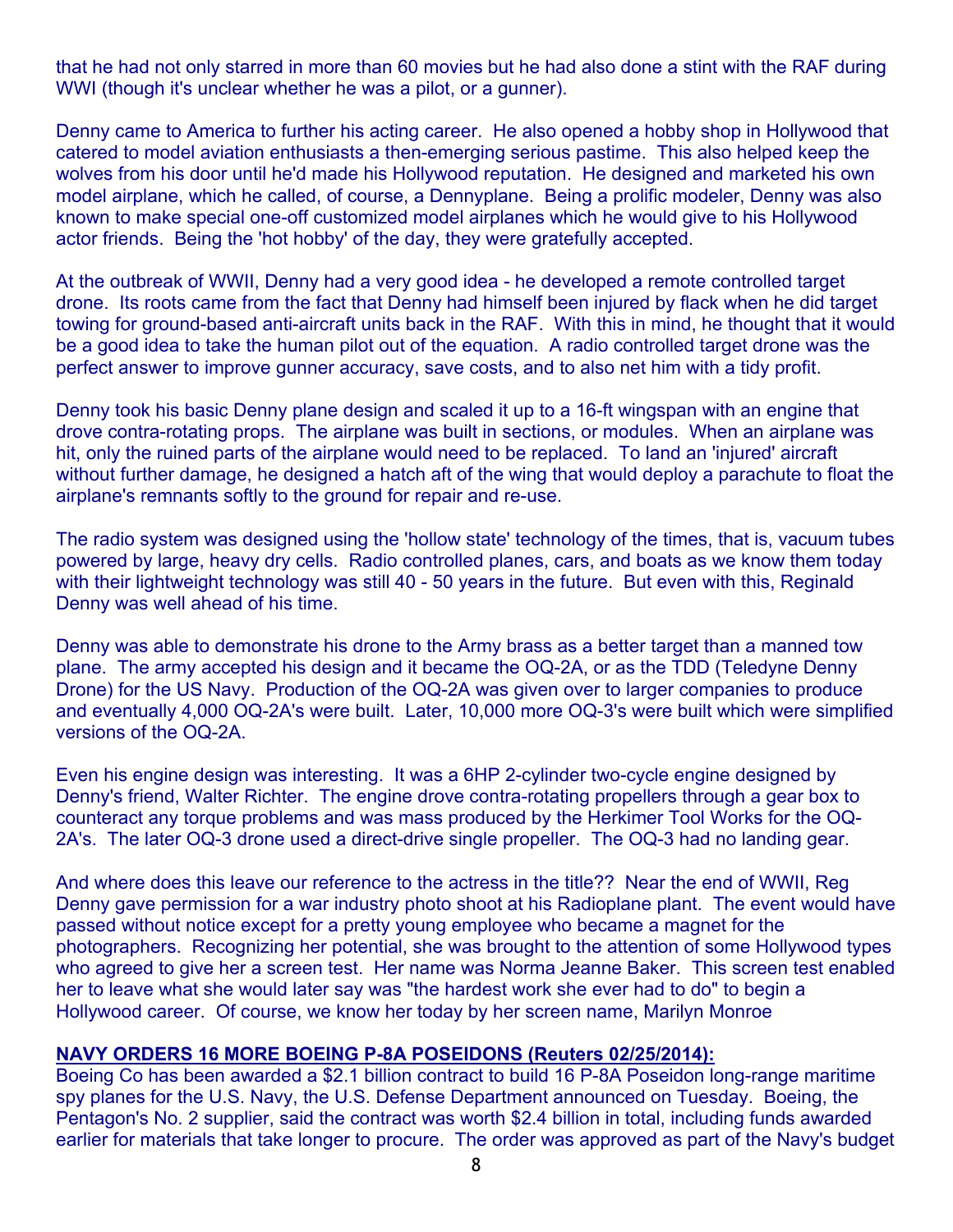for fiscal 2014. The deal marks the first full-rate production contract for Boeing for the new planes, and follows a decision by Australia last week to buy eight P-8A planes for A\$4 billion (\$3.6 billion).

The aircraft, based on Boeing's 737-800 commercial airplane, will replace the U.S. Navy's P-3 spy planes, which have been in service for more than 40 years. The Navy uses the new P-8A planes for anti-submarine, anti-surface warfare, and surveillance work. Overall, the Navy plans to purchase 117 P-8As to replace its P-3 fleet.

Navy P-8A program manager Captain Scott Dillon said the new contract would help ensure continued "cost-effective procurement" of the maritime spy planes. Rick Heerdt, Boeing vice president and P-8 program manager, said the company delivered eight aircraft on or ahead of schedule in 2013. "We intend to keep that streak going in 2014," he said.

The new order, to be completed by April 2017, will bring the number of aircraft ordered by the Navy to 53. Boeing has delivered 13 P-8As to the Navy, which deployed its first patrol squadron to Kadena, Japan in December 2013 and has been conducting missions since then.

Boeing assembles the P-8A aircraft in the same facility where it builds all its 737 aircraft, modifying the planes while they are still in production, instead of taking a completed airliner and tearing it apart to make the military modifications. Boeing officials say that strategy has helped them reduce the cost of the aircraft and keep the program on or ahead of schedule. Other big contractors on the program include CFM International, a joint venture of General Electric and Snecma, a division of France's Safran, Northrop Grumman Corp, Raytheon Co, Spirit AeroSystems Holdings , BAE Systems and GE.

# **RECOMMENDED READING:**

Retired Annapolis ring-knocker and submarine officer Rick Campbell recently wrote a novel called "The Trident Deception". The story involves a Mossad operation that results in false orders being transmitted to an American ballistic missile submarine to fire its missiles at Iran and the U.S. Navy effort, once this action has been discovered, to find and stop the submarine before it reaches the launching point. A P-3 Orion is presented on the book's cover (shown here) and ASW aircraft play a major role in the story. For more information go to the author's web site at http://rickcampbellauthor.com.



# **ON THE INTERNET:**

Rick Smedberg reports that the Pacific Fleet War Diaries from WW2 are now available on the Internet. See http://www.defensenews.com/article/20140225/DEFREG02/302250014/Pacific-Fleet-s-War-Diaries-Now-Available and http://usnwc.edu/Academics/Library/Naval-Historical-Collection.aspx#items/show/849 for details.

### **MONTHLY MEETING:**

Please note that we will be meeting for lunch on the last Thursday of every month at Waxy O'Connor's Irish Pub at 94 Hartwell St. in Lexington, MA from 11:30 to 13:30 instead of at the Hanscom Field club until further notice. Apparently the Hanscom Field Club has stopped serving food again. Please join us if you can. The pub is just outside the Hanscom Field Hartwell gate.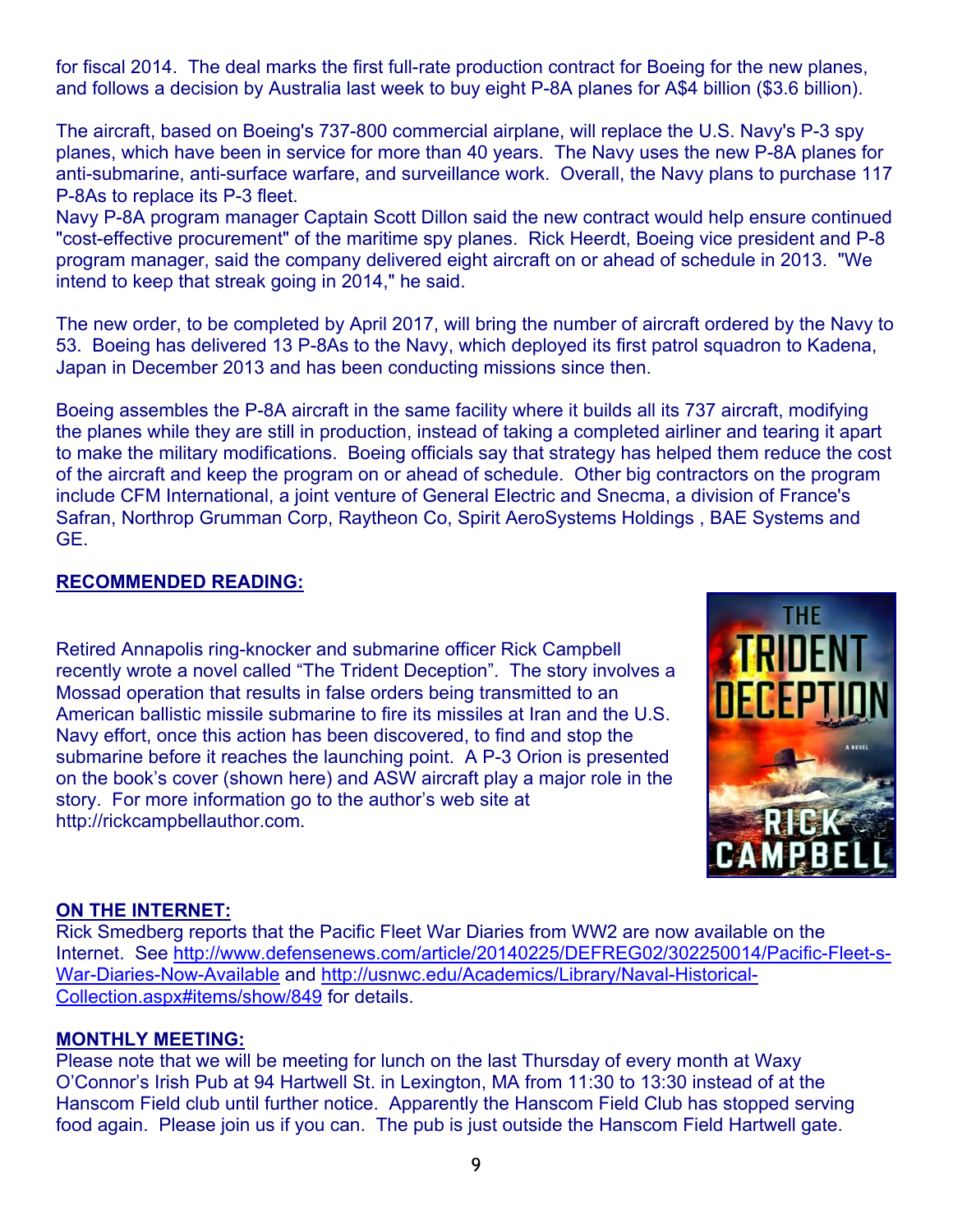# **PARTING SHOTS:**



*ABOVE: VP-92's Admin Department spaces at NAS South Weymouth's Hangar One. BELOW: AK1 Susan Zimmerman (center) with two friends during a VP-92 annual training cruise to NAF Lajes. Note USAF mess hall in background. RIGHT: VP-92 SP-2H Neptune being refueled at NAS South Weymouth. Got something similar to share? Contact Marc Frattasio at marc\_frattasio@yahoo.com.* 

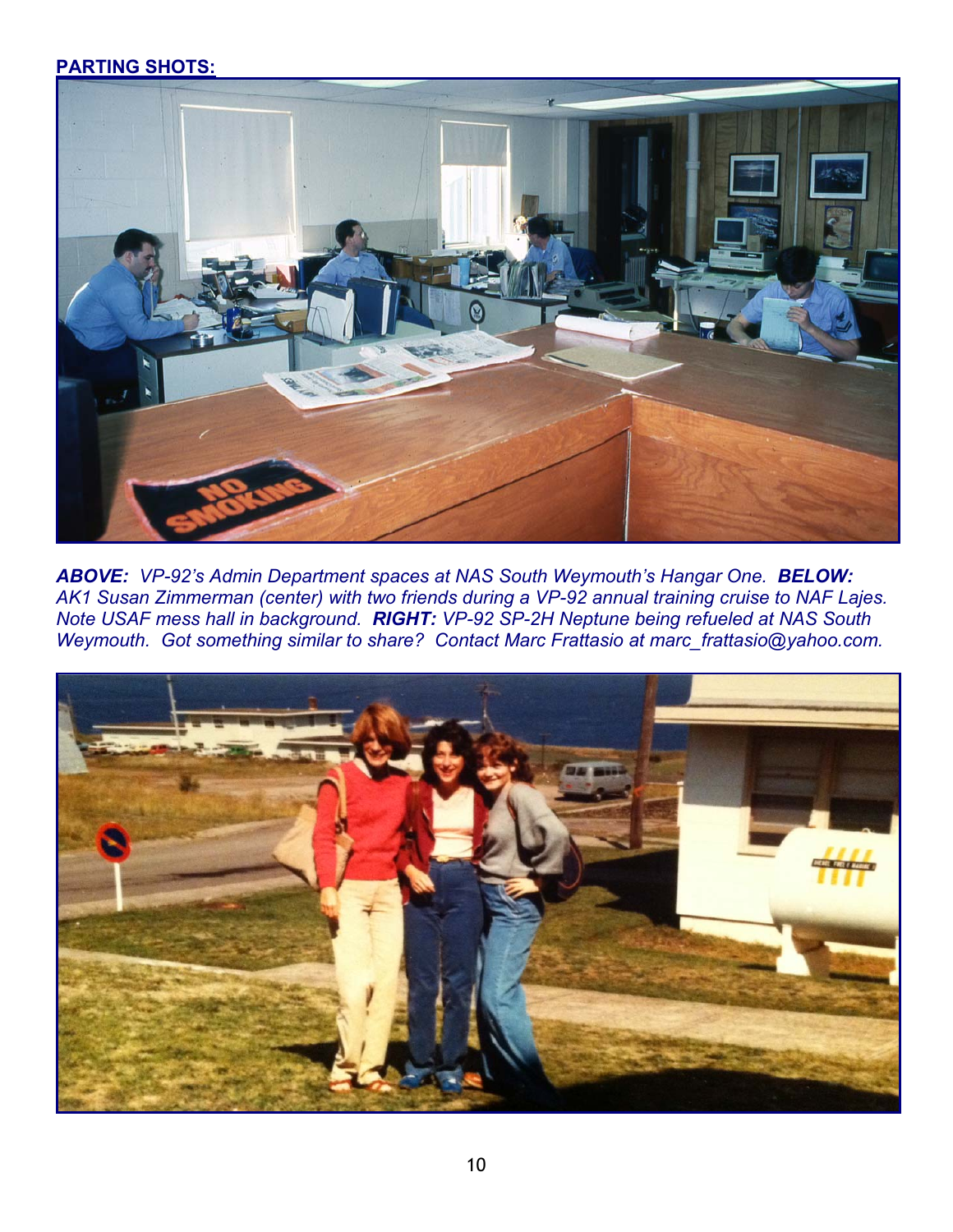



*Until Next Time, Lose Not Thy Speed In Flight Lest The Earth Rise Up And Smite Thee – "Frat".*